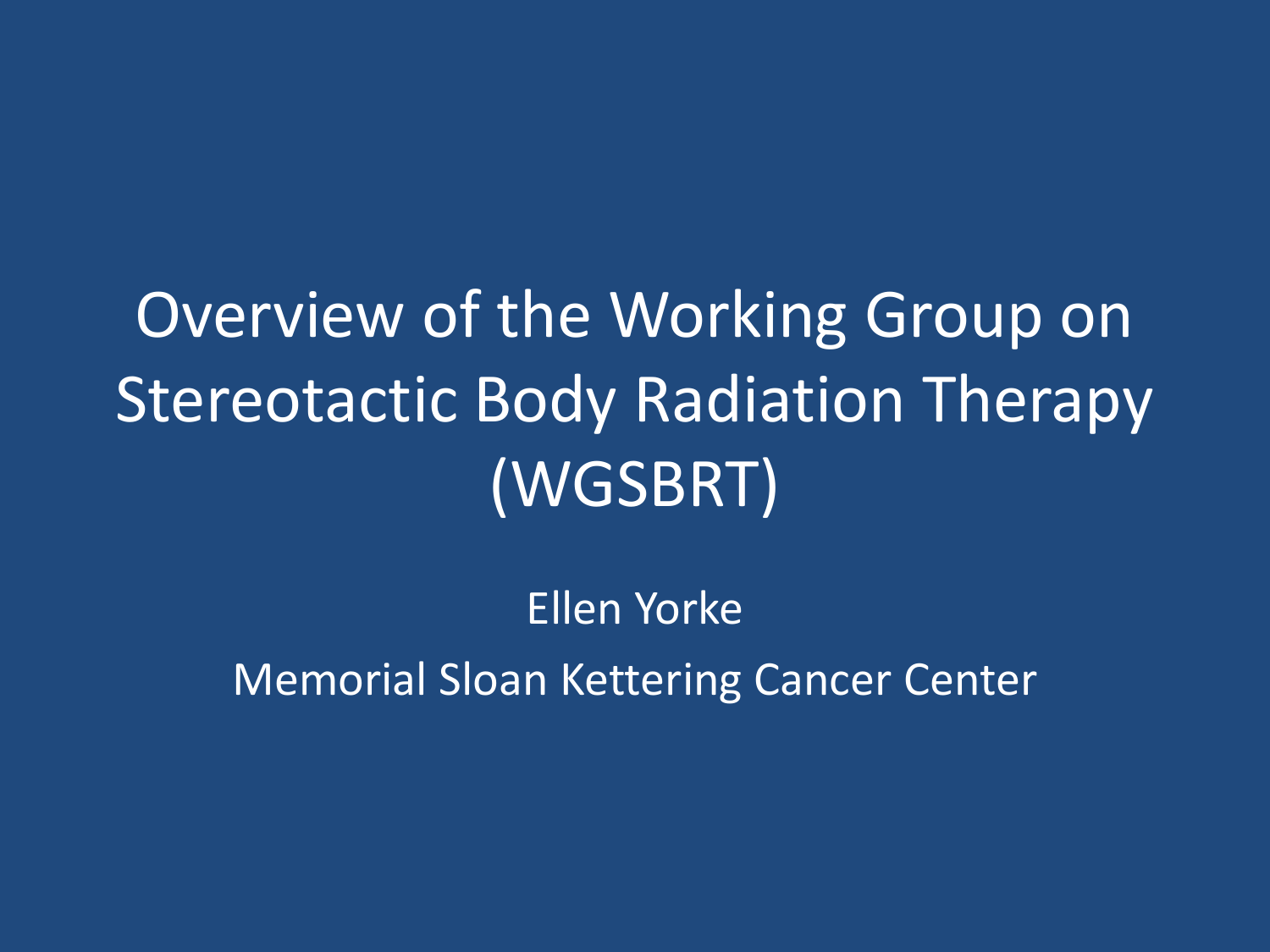- There has been explosive growth in the number of patients treated with stereotactic body and brain radiotherapy (SBRT (SABR) and cranial srs)
	- Dose/fraction >5 Gy
	- 1-10 fractions
		- US billing, 1-5
	- Image guidance essential
	- Typically small–medium tumors
	- Local control superior to conventional fractionation
	- Remarkably few complications
		- Despite some unusual complications
			- Chest wall pain in lung SBRT
			- Carotid artery blowout in H&N SBRT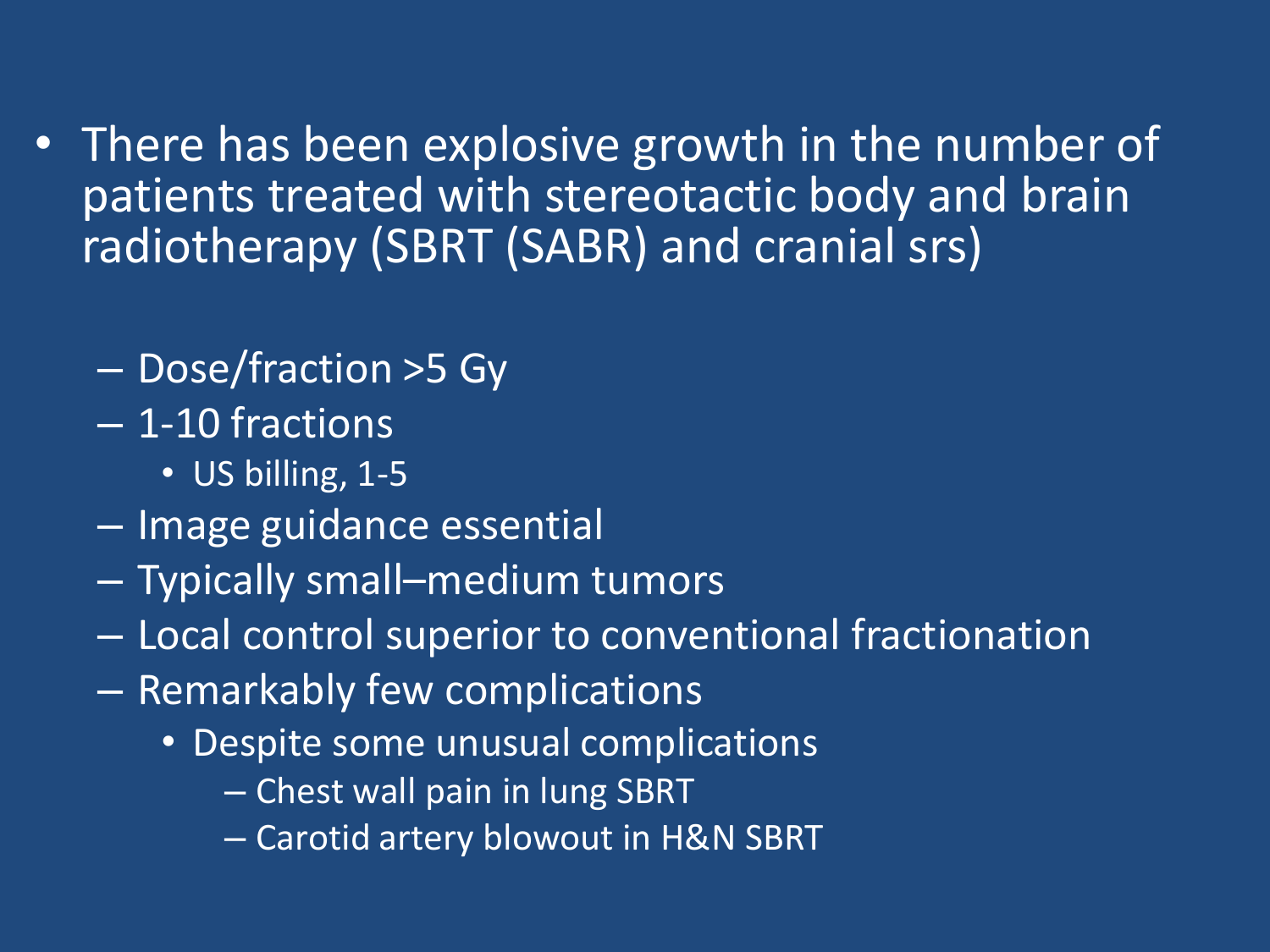### **SBRT as fraction of Radiation Oncology Articles in PubMed**



## Approximately 1500 articles in 2014!

Graph by Jimm Grimm who thanks Soren Bentzen for the idea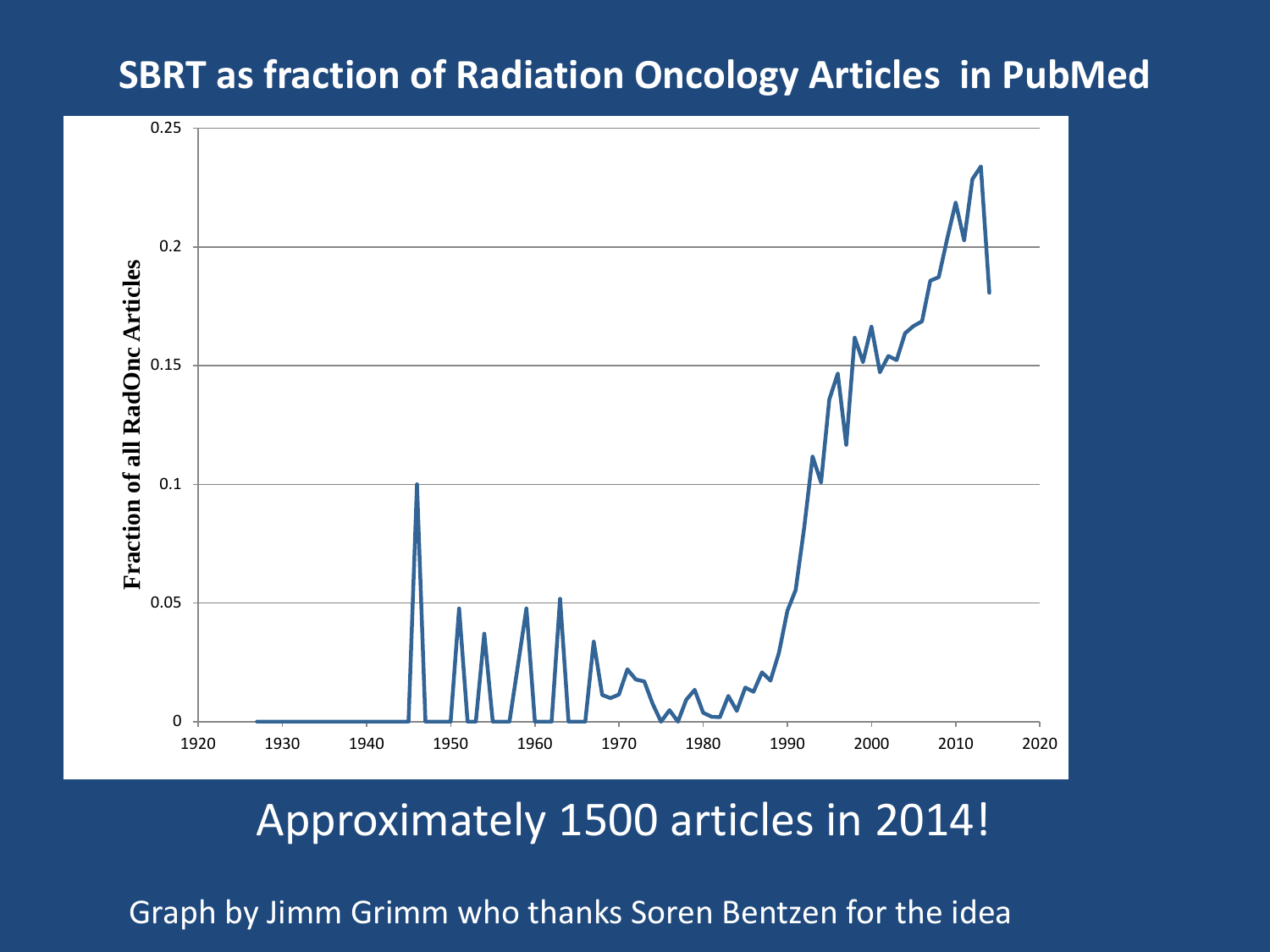- There are hundreds of published single institution reports
- Several published systematic reviews of this literature – Prostate, lung, brain
- There are consensus reports on SBRT planning and delivery:
	- AAPM Task Group 101 (aapm.org/pub/reports/RPT\_101.pdf)
	- ACR-ASTRO Practice Parameter for the Performance of Stereotactic Body Radiation Therapy
	- Quality and safety considerations in stereotactic radiosurgery and stereotactic body radiation therapy: Executive summary
		- PRO Vol 2 (2012) 2-9
- Is there enough peer-reviewed data on SBRT outcomes for a multi-disciplinary literature review to arrive at consensus guidelines for safe and effective dose distributions?
- Is it time for a QUANTEC for hypofractionation? – HITec? HypoTec? Or just WGSBRT (harder to pronounce)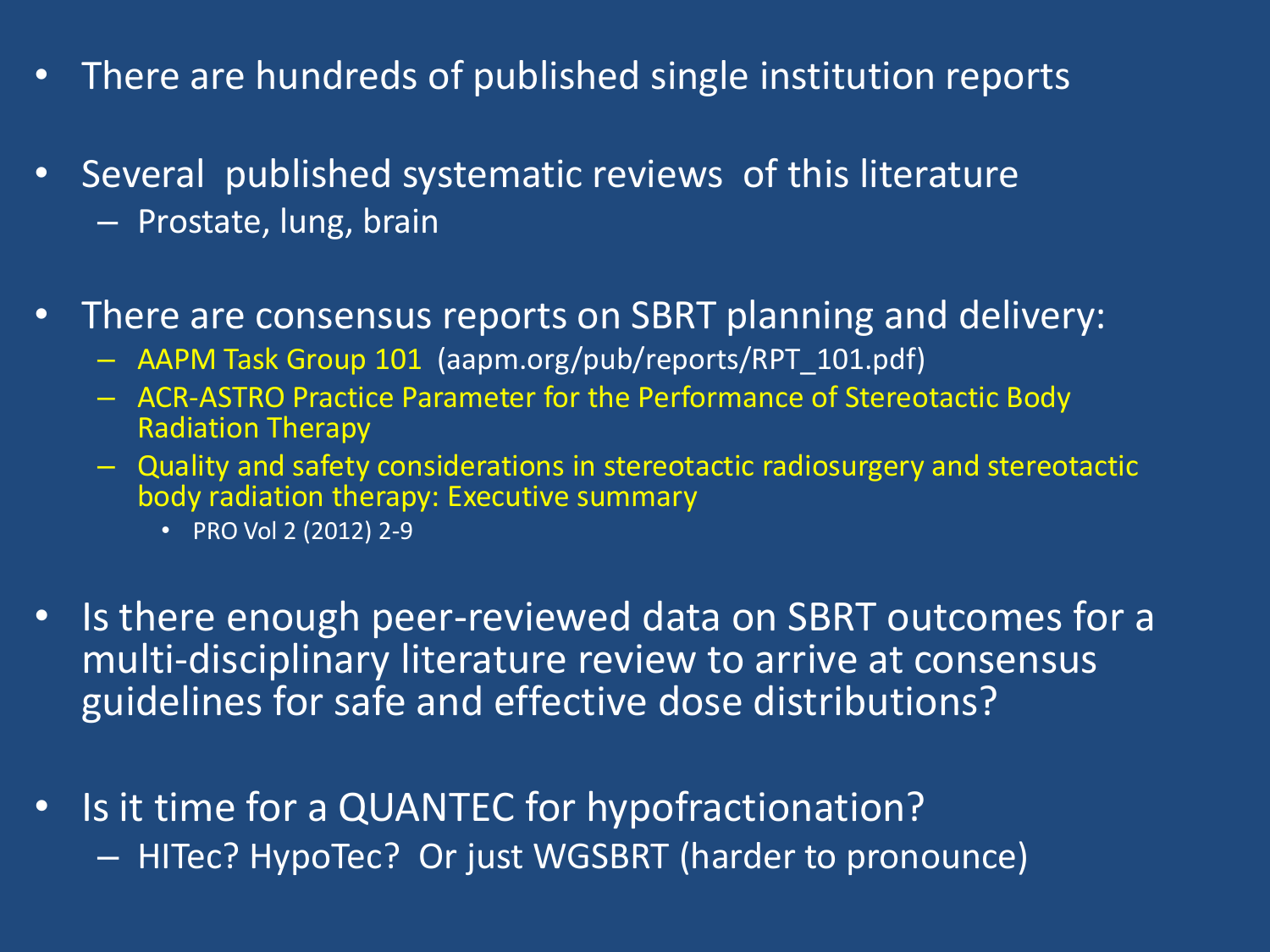## WGSBRT: Working Group of AAPM's Biological Effects Subcommittee Approved in 2011

## **Charge**

The radiobiology of hypofractionated treatments may differ considerably from that of standard fractionated treatments, in regards to repair, reoxygenation, dose-rate effects, volume effects, fraction size effects, etc. *The working group will generate reports, including but not limited to, critically surveying the published data regarding:* 

- 1. **Tumor response**: review of the effect of hypofractionation on local control.
- 2. **Normal tissue response**: review of the effect of hypofractionation on normal tissue tolerances.
- 3. **Radiobiology** of hypofractionated treatments.
- 4. **Clinical rationales** for the diverse prescription schemes in current use (e.g. 20GyX3 versus 24GyX1).

5. **Standards for reporting outcome**, including endpoints, defining/contouring of target and normal structures, dose definitions.

*https://www.aapm.org/org/structure/?committee\_code=WGSBRT*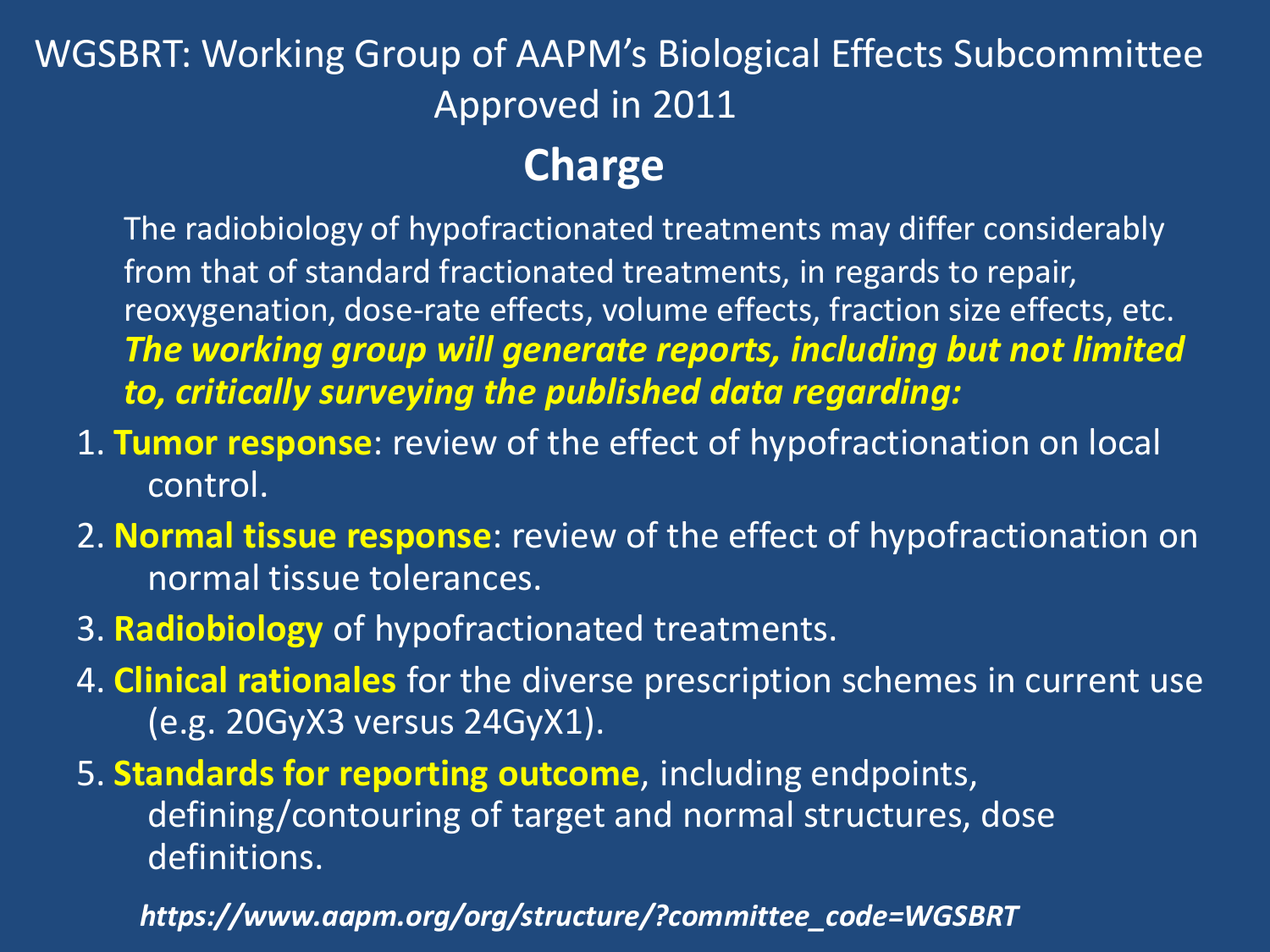## WGSBRT Members (2014)

**Iris Gibbs, MD Lawrence Marks, MD Jason Sheehan, MD**

**John Adler, MD Karyn Goodman, MD Mary Martel, PhD Nathan Sheets, MD Stanley Benedict, PhD Jimm Grimm, PhD Panayiotis Mavroidis, PhD Ke Sheng, PhD Soren Bentzen, PhD Joseph Herman, MD Charles Mayo, PhD Timothy Solberg, PhD Tithi Biswas, MD Dwight Heron, MD Paul Medin, PhD Scott Soltys, MD Jimmy Caudell, MD Andy Jackson, PhD Alejandra Mendez-Romero, MD Chang Song, PhD Ronald Chen, MD Sheena Jain, MD Moyed Miften, PhD Randall Ten Haken, PhD Andrew Clump, MD Michael Joiner, PhD Michael Milano, MD Robert Timmerman, MD Sean Collins, MD Brian Kavanagh, MD Vitali Moiseenko, PhD Wolfgang Tome, PhD Louis Constine, MD John Kirkpatrick, MD Eduardo Moros, PhD Sue Tucker, PhD Laura Dawson, MD Tamara LaCouture, MD Andrzej Niemierko, PhD John Austin Vargo, MD George Ding, PhD Young Lee, PhD Sharon Qi, PhD Lu Wang, PhD Issam El Naqa, PhD Allen Li, PhD Nikhil Rao, MD Shun Wong, MD John Flickinger, MD Billy Loo, MD Andreas Rimner, MD Jinyu Xue, PhD Jack Fowler, PhD Zhongxing Liao, MD Trevor Royce, MD Josh Yamada, MD Donald Fuller, MD Michael Lovelock, PhD Arjun Sahgal, MD Ellen Yorke, PhD Martin Fuss, MD Lijun Ma, PhD Steve Sapareto, PhD Jing Zhao, MD, PhD**

**Shiva Das, PhD Feng-Ming Spring Kong, MD Alan Nahum, PhD Albert van der Kogel, PhD Joseph Deasy, PhD Percy Lee, MD Nitin Ohri, MD Yevgeniy Vinogradskiy, PhD**

#### **Although this is an AAPM Working Group, the members include Physicists, Radiation Oncologists (40-50%) Neurosurgeons, Radiobiologists, Biomathematicians**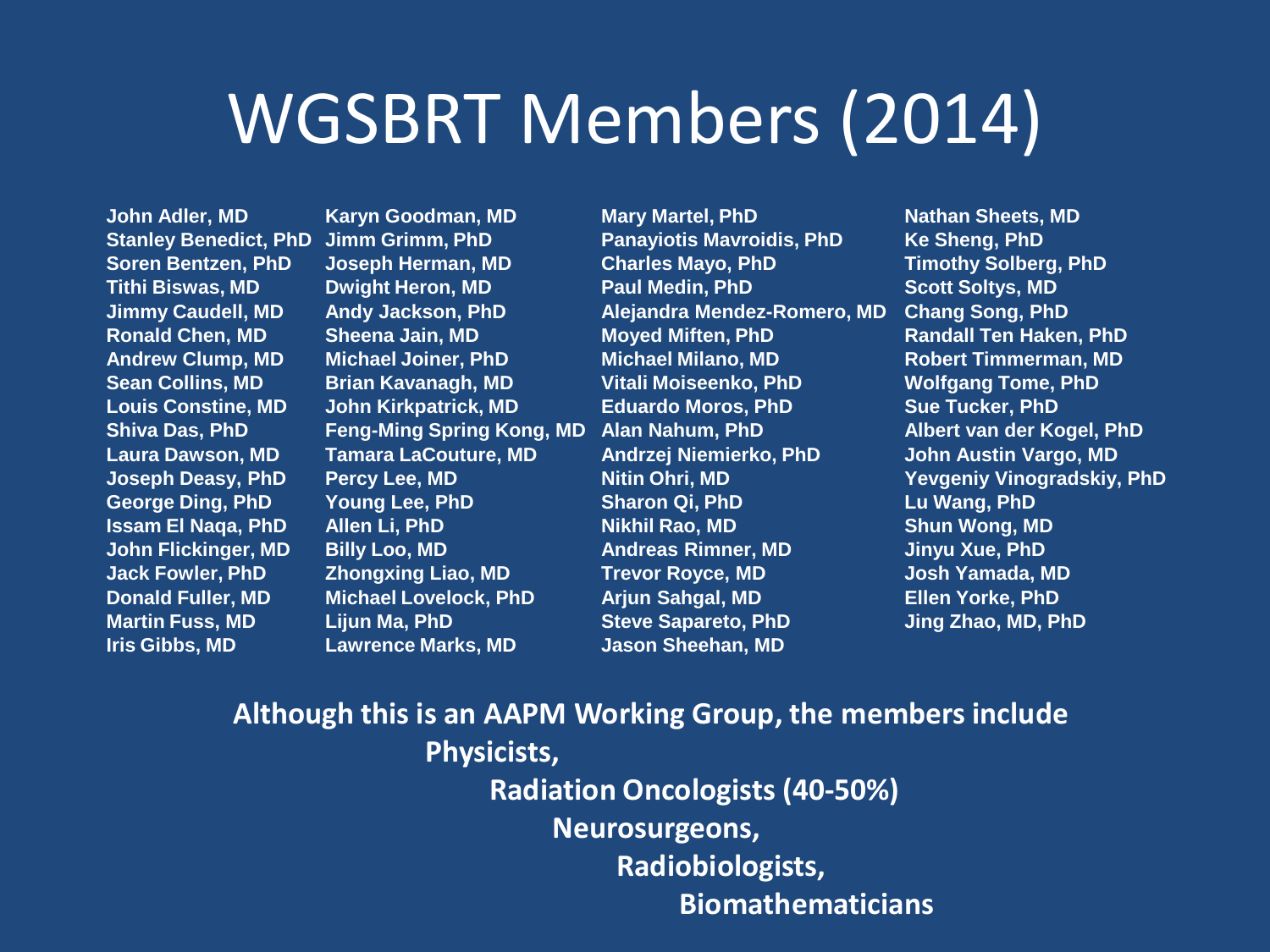# WGSBRT Structure

- The WG aims to produce a QUANTEC-like publication in a peerreviewed journal read by the whole radiation therapy community
- The WG has 17 sub-units 5 dealing with general questions, 12 with site-specific issues of TCP and NTCP
	- **Unit 1 TCP (general)**
	- **Unit 2 NTCP (general)**
	- **Unit 3 Radiobiology**
	- **Unit 4 Prescription rationale**
	- **Unit 5 Reporting Standards**
- **Unit 6 TCP Cranial sites**
- **Unit 7 TCP H&N sites**
- **Unit 8 TCP Thoracic sites**
- **Unit 9 TCP Abdominal sites**
- **Unit 10 TCP Pelvic sites**
- **Unit 11 TCP Spinal sites**
- **Unit 12 NTCP Cranial organs**
- **Unit 13 NTCP H&N organs**
- **Unit 14 NTCP Thoracic organs**
- **Unit 15 NTCP Abdominal organs**
- **Unit 16 NTCP Pelvic organs**
- **Unit 17 NTCP Spinal sites**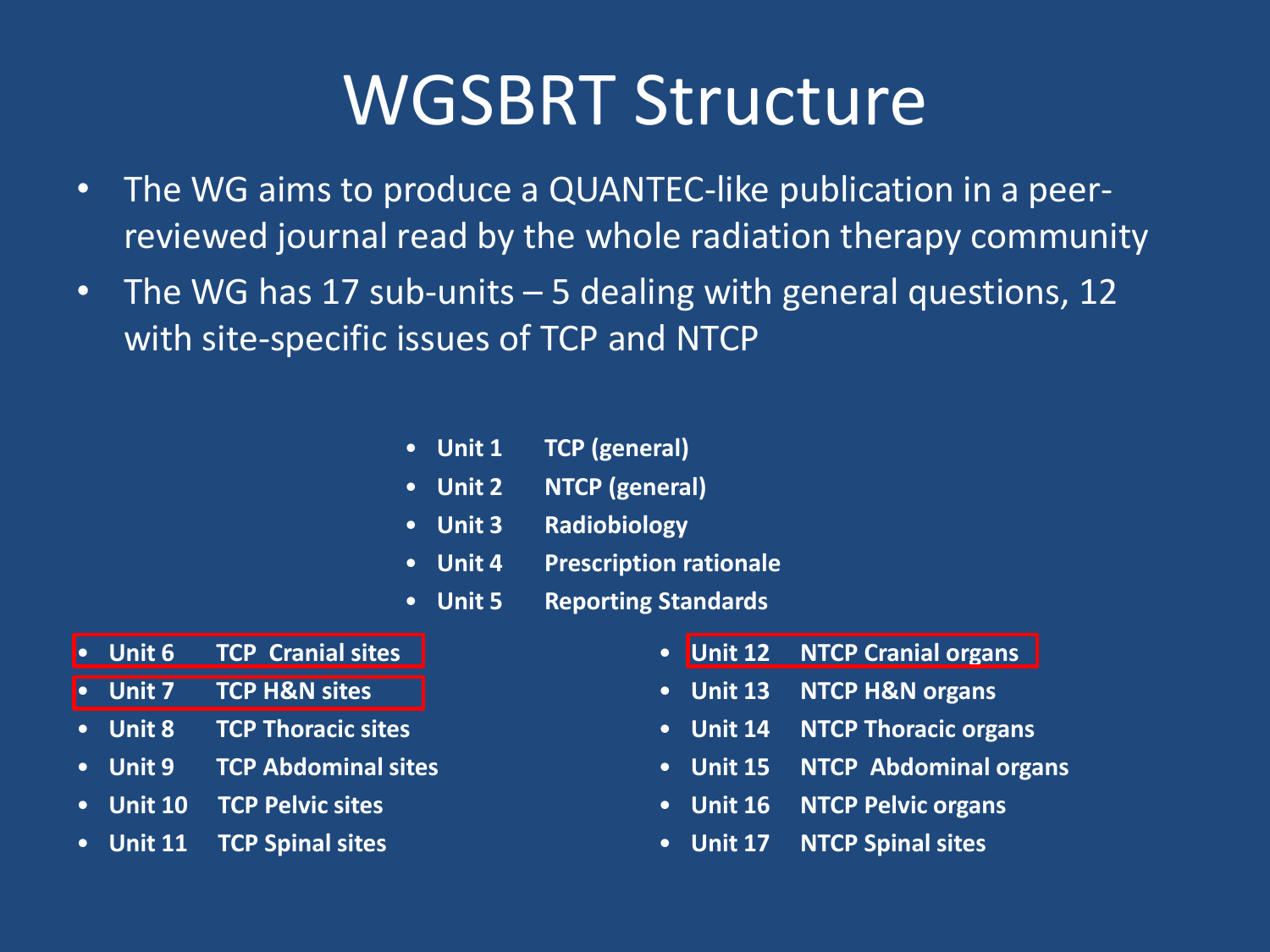## The WG is doing its best, but there are obstacles

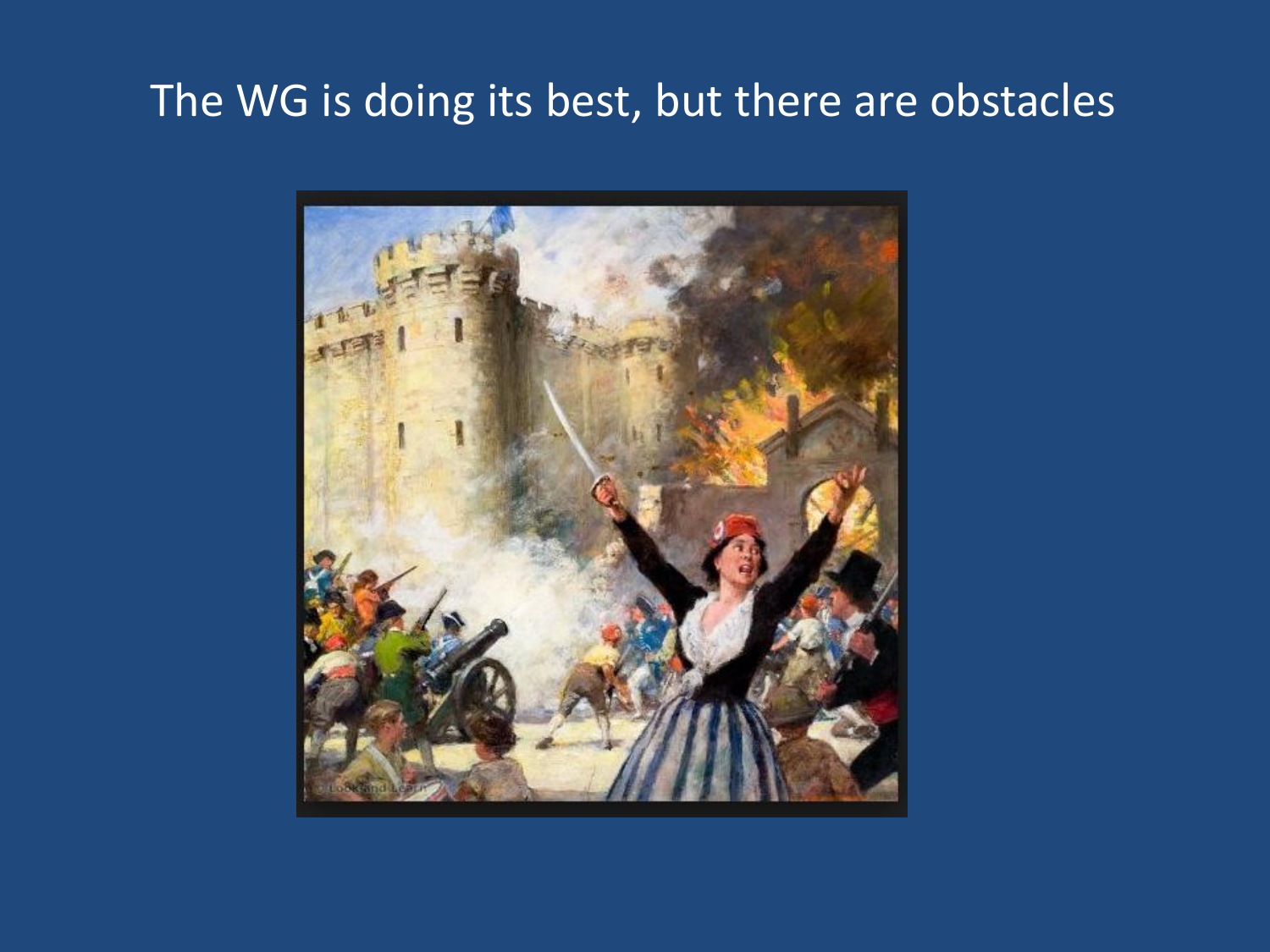- *"Typically, papers on the dose-volume dependence of complications are not written to maximize their utility for either clinical application or subsequent metaanalysis"* (QUANTEC, IJROBP 76 V 3S)
- The same is true of the SBRT literature
	- Reported doses to tumors usually ignore dose inhomogeneity
	- Important risk structures defined differently in different reports (spinal cord, canal, thecal sac?)
	- Different definitions of 'local control' and of specific complications
	- Unreported denominators
		- Dose-volume data for those with complications but not those without
- Reporting standards must improve if future patients are to optimally benefit from today's clinical experience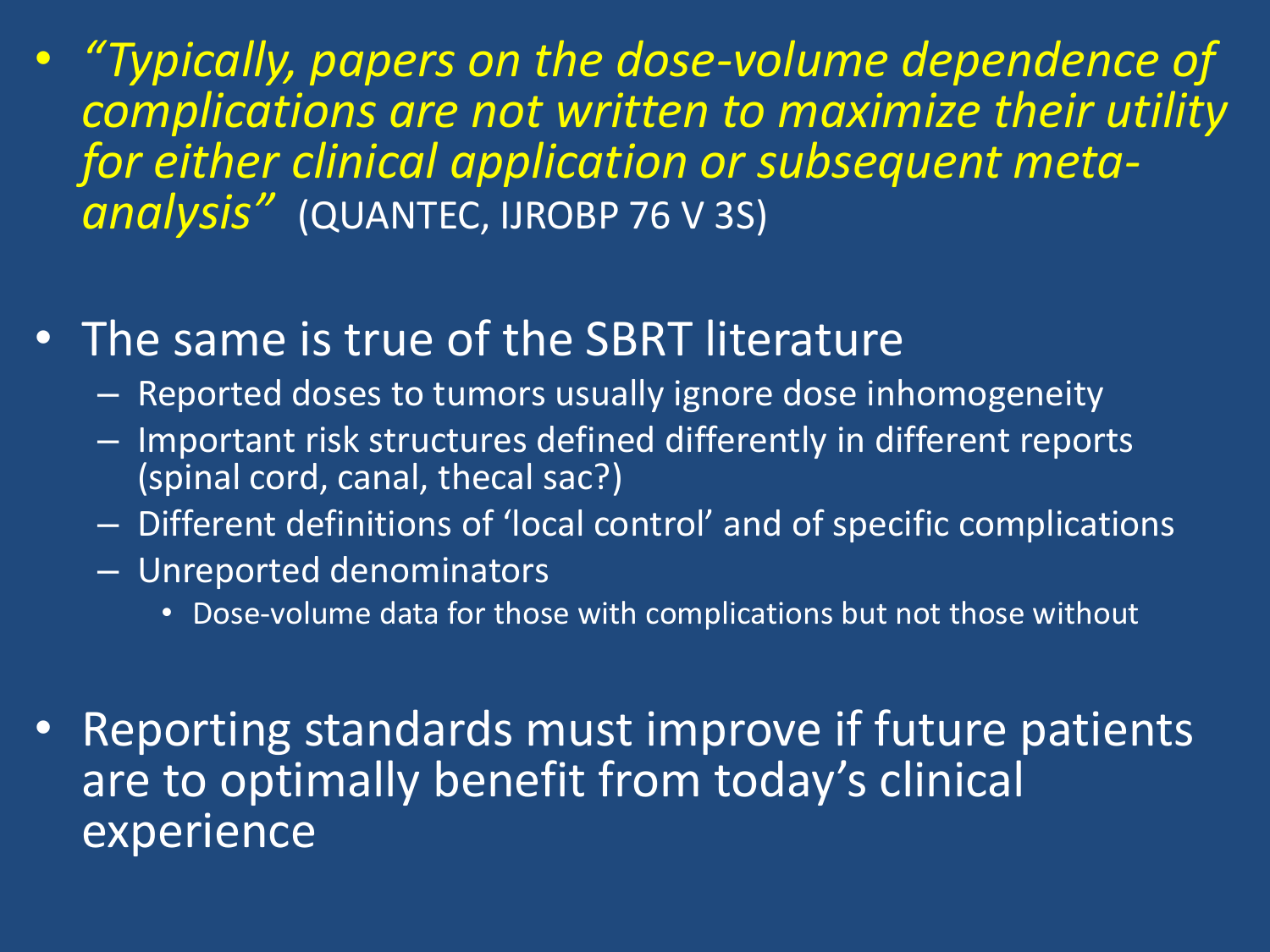### **The charge of the Working Group on Biological Effects of SBRT is**

- a. To develop immobilization guidelines for SBRT patients
- b. To review and report on peer reviewed literature on small
- c. field dosimetry which is used in sbrt
- d. To review and synthesize for clinical use peer-reviewed literature on
- e. tumor control and normal tissue complications of SBRT treatment
- f. To develop guidelines for image guidance in SBRT
- g. To apply Monte Carlo modeling to **Contract Carlo modeling to**  $\frac{1}{a}$  **b**  $\frac{1}{b}$  **c. d. e. f. g.**

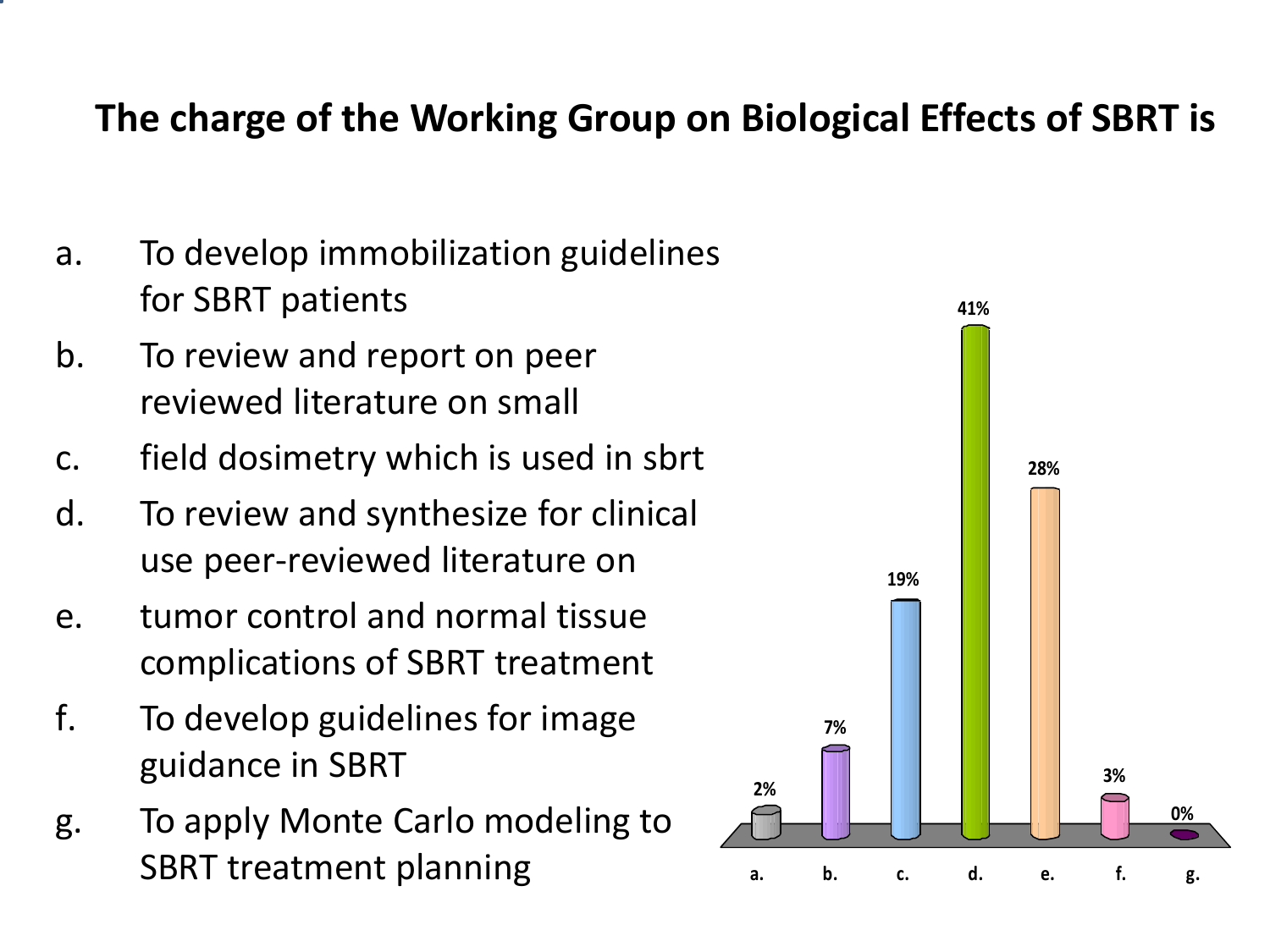• Correct answer: c

• Reference: This is the charge of the WGSBRT – see the AAPM website

aapm.org/org/structure/default.asp?committee\_code=WGSBRT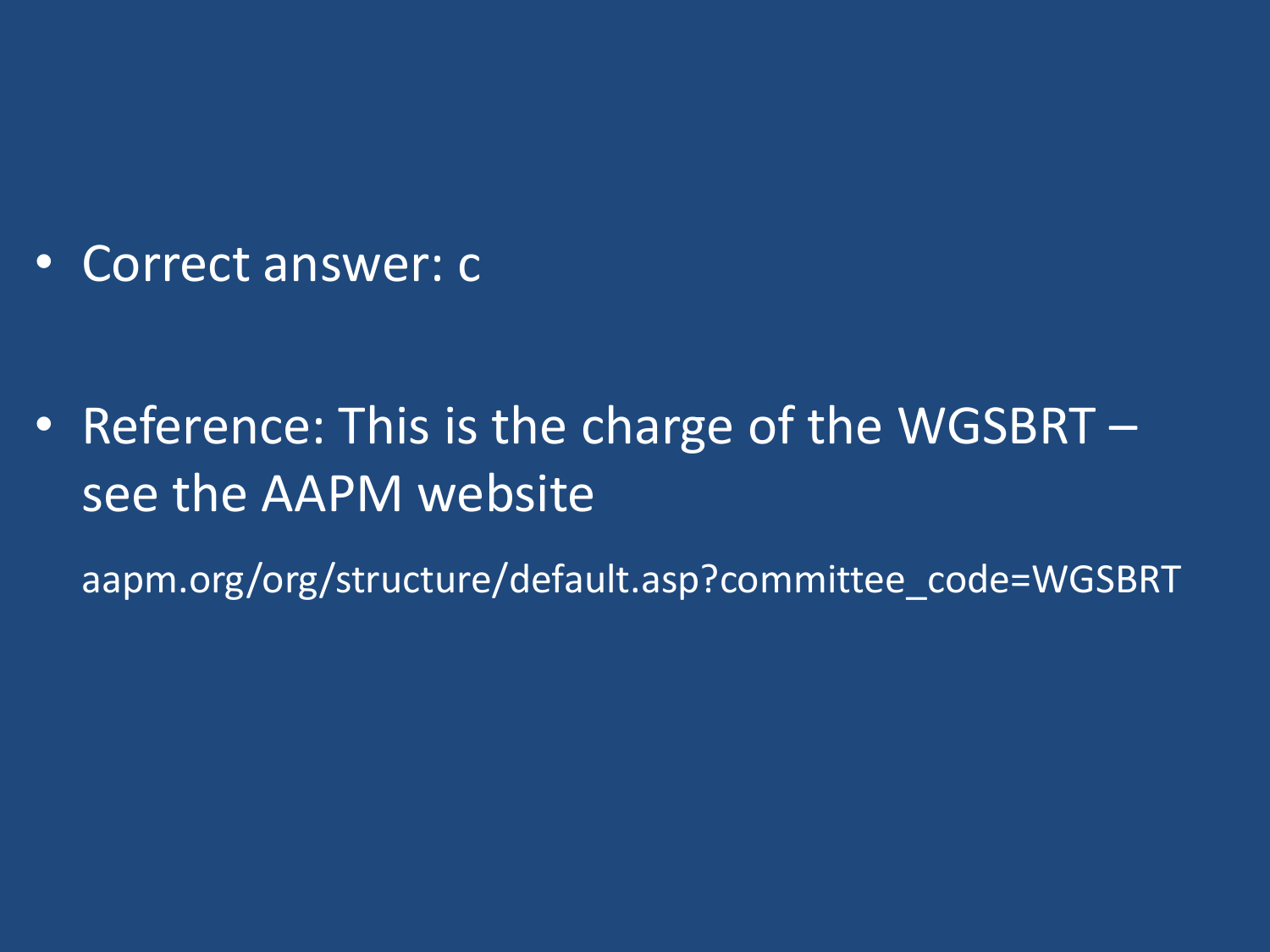## An important and unusual feature of the WGSBRT membership is:

- 72% a. About half the members are radiation oncologists
- 0% b. About half the members are diagnostic radiologists
- 6% c. About 1/3 of the members are commercial vendors
- 20% d. Members of the WGSBRT must be actively involved in
- 1% e. SBRT treatment planning or QA
- 1% f. All the members use the same treatment planning system